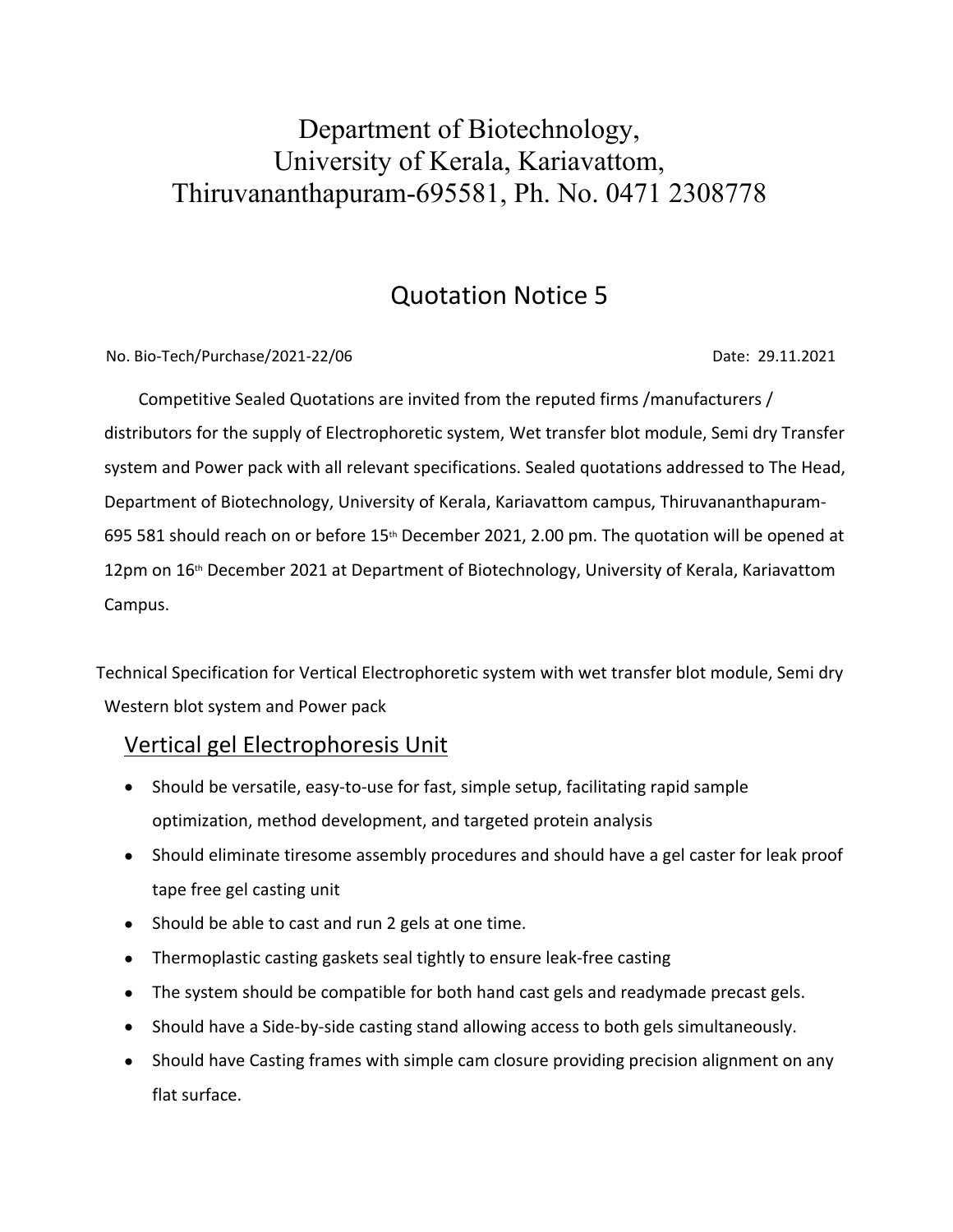- Gel size (W x L): Precast 8.6 x 6.8 cm; hand cast 8.3 x 7.3 cm
- Glass plate size: Short plate 10.1 x 7.3 cm

Spacer plate - 10.1 x 8.2 cm (with permanently bonded gel spacers)

- Should be provided with min 5 sets of inner and spacer glass plates.
- Combs: Polycarbonate
- Should have sample loading guide for easy loading of the sample.
- A Typical run times for SDS-PAGE should not exceed 45 min (at 200 V constant)
- Should be supplied with SDS PAGE starter Kit, Protein Marker and other necessary consumables.
- Can be used for western blotting with the Transfer-Blot apparatus

#### Transfer blot Module

- Should be suitable for wet electro blotting of proteins.
- should be provide rapid, high quality western transfer
- Gel dimension: 8.5x8 or 7.5 x 10 cm.
- At least 2 blots can be run at one time
- Cooling unit should be there to absorb generated heat during rapid transfer Platinum electrode.
- The unit should be mountable on a Magnetic Stirrer and should also be cold room compatible.
- Buffer requirement should not exceed 450 ml 500ml per run
- Modularity of same tank to run PAGE gels must be available.
- Should be available either as a standalone apparatus or as a module compatible with mini SDS Page Gel running apparatus
- Transfer cassettes & electrodes should be color coded to ensure proper orientation of the gel during transfers.
- The apparatus should come complete with Gel Holder cassettes, foam pads, modular electrode assemblies, cooling unit within Tank, lower buffer tank and lid with power cables.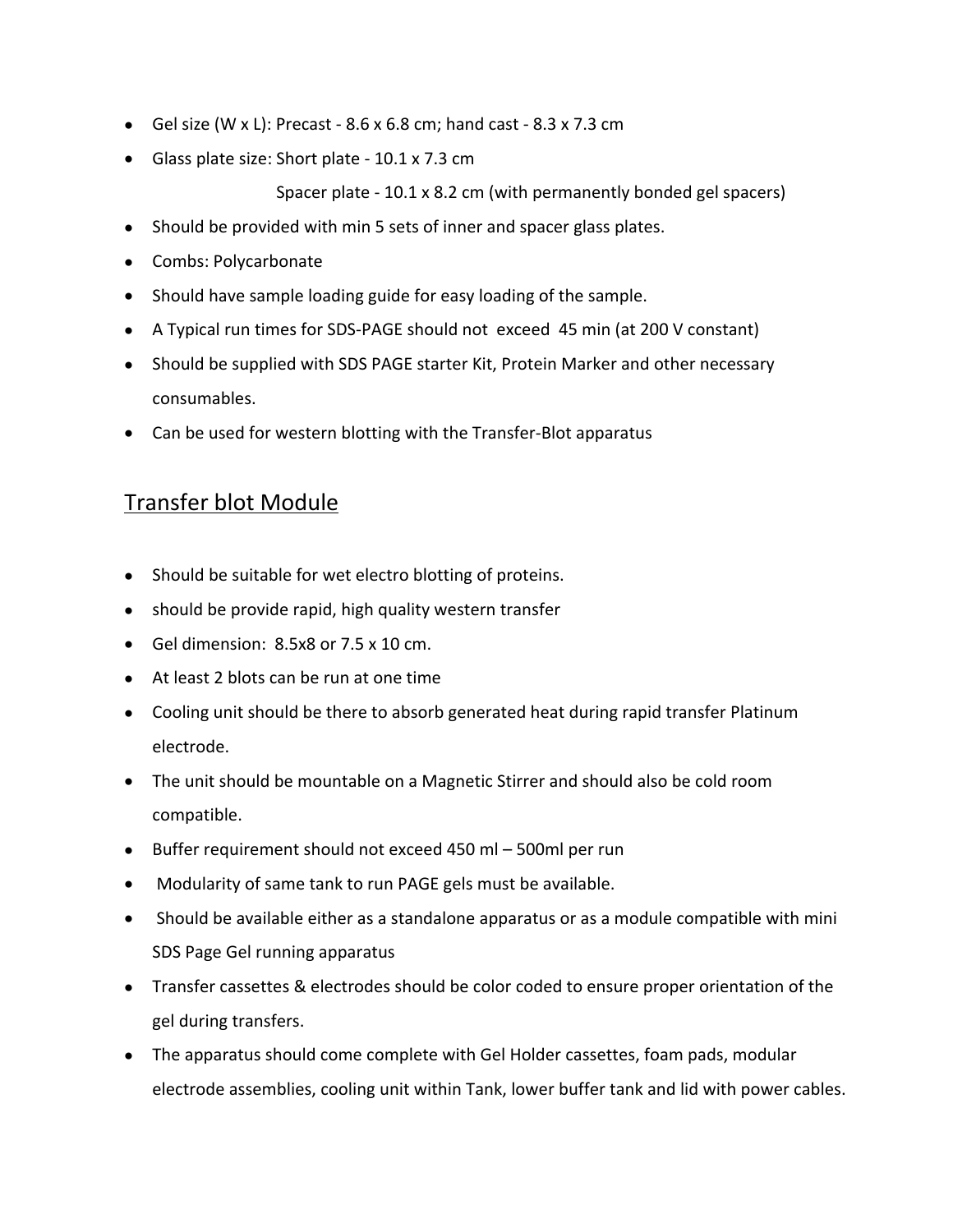## Semi Dry Western blot System

- The system should allow fast, efficient, and economical blotting of Proteins and Nucleic acids without a buffer tank or gel cassettes.
- Platinum coated titanium anode and stainless steel cathode plate electrode will be preferred.
- Maximum Gel Size should be 24 cm x 16 cm
- Buffer requirement should not exceed 200ml per run
- The dimension of the apparatus should not be less than 35x24x10
- Should accommodate at least 4 precast gels.
- Transfer should take place within 15 -60 minutes
- Should be compatible to do western, Northern and Southern blot transfers in less time.
- The same system should provide agarose gel support frame for performing southern blotting.

#### Power pack

- Power pack should be intended for protein gel electrophoresis, Nucleic acid gel electrophoresis and blotting techniques.
- Should offer simple programming, timer control, constant voltage, power or current output.
- To prevent damage to electrophoresis cells, the Power Supply should have automatic crossover.
- Power failure detection in timed mod and when power returns run will complete.
- Automatic detection of rapid changes in resistance, rapid voltage change detection and no load conditions.
- Should be compact and stackable.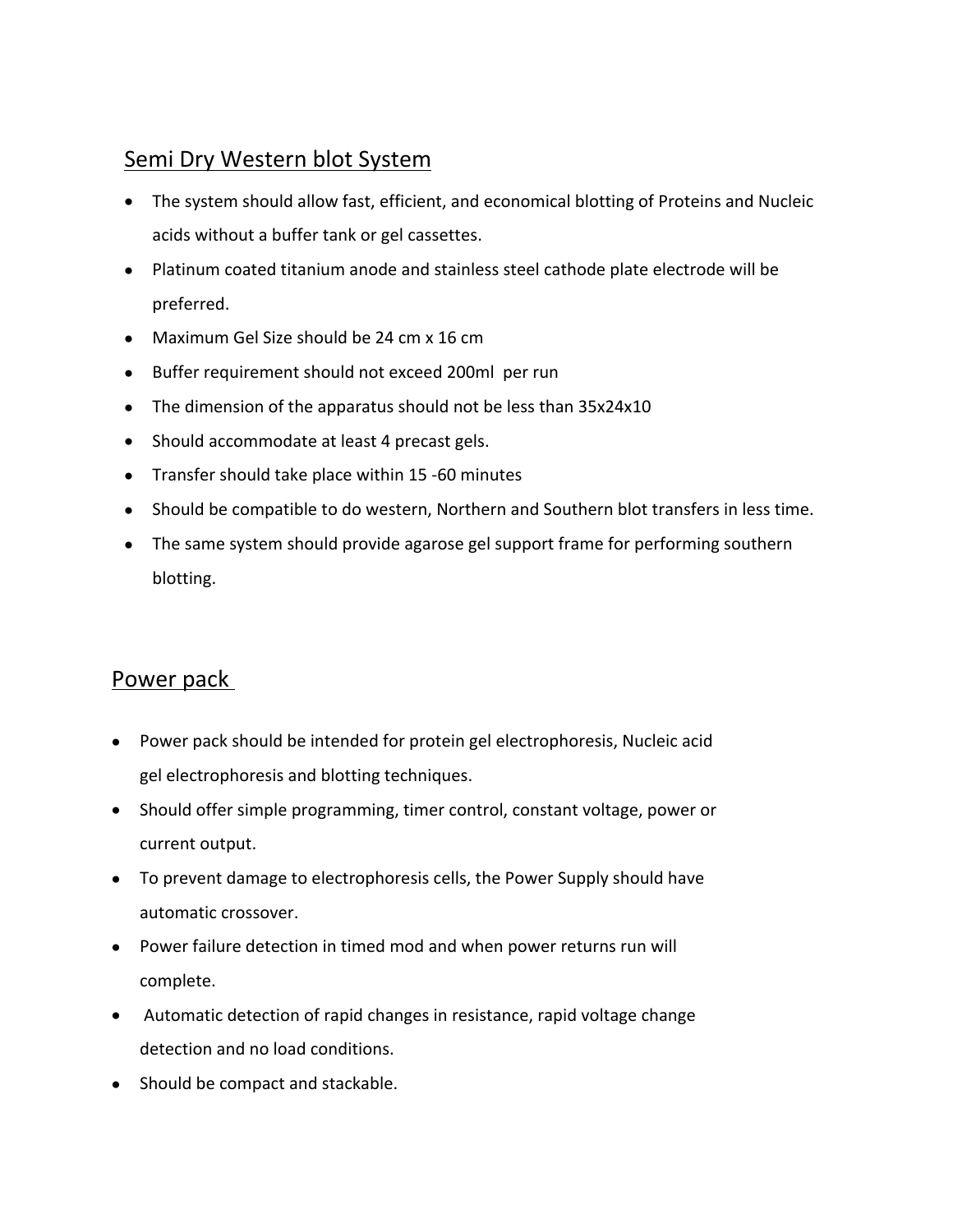- Flip-down legs to change viewing angle
- The power pack should have output from 10–500 V, fully adjustable in 1 V steps, 0.01–2.5 A, fully adjustable in 0.001 A steps and 1–500 W, fully adjustable in 1 W steps.
- It should provide constant voltage or constant current or constant power with automatic crossover.
- The power pack should have output terminals with 4 pair recessed banana jacks in parallel.
- It should have timer control to run gels from 1min -99hr, 59 min fully adjustable with anytime power pause and resume option
- It should have LED display of power supply.
- It should have Volt-hour control.
- Should be CE/IVD USA certified or CE European certified.

### Terms and Conditions

- Kindly quote the price with 5% GST.
- Bidder should clearly indicate the model number of the offered item. The make and model of the item should be confirmable from the manufacturer's official website.
- **Incomplete & conditional quotations and quotations received after the due date will be** summarily rejected without assigning any reasons thereof
- Quotation submitted shall remain valid at least for 90 days from the date of opening the quotation
- **The price should be inclusive of all taxes, duties, transportation, installation etc. Nothing extra** will be paid in addition to the quoted rate
- **The Price should be quoted only in Indian Rupees. The quotation shall be typed and signed by the** bidder